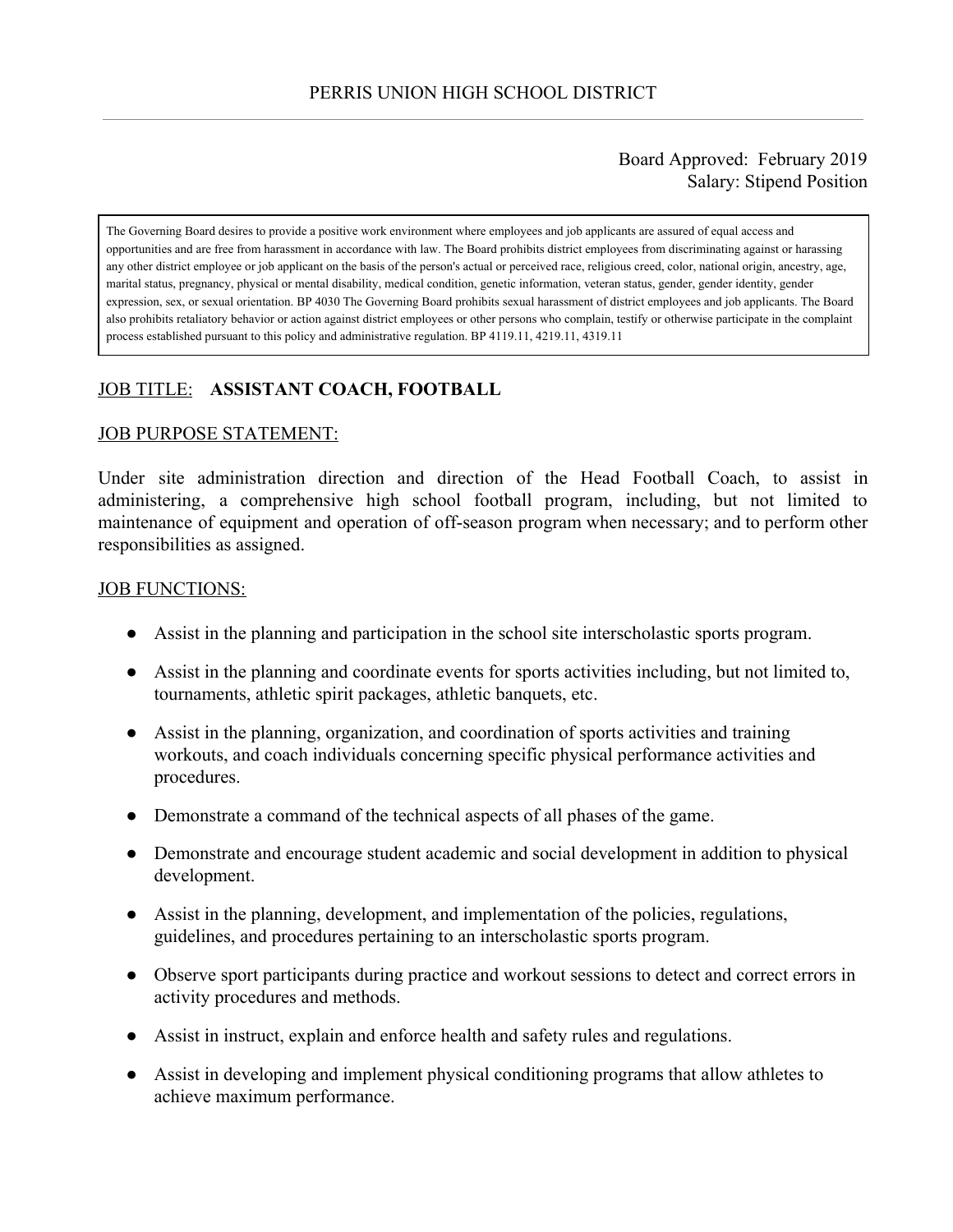# JOB TITLE: **ASSISTANT COACH, FOOTBALL** Page 2 of 3

### JOB FUNCTIONS – continued

- Assist in the selection of interscholastic sport activity uniforms and related sport apparatus and equipment.
- Assist in assessing the athletic team skills and abilities and the opponents capabilities and determine game strategies.
- Assist in opponent scouting activities.
- Understand and carry out oral and written directions with minimal accountability controls.
- Communicate effectively in English in oral and written form.
- Build and maintain a positive working relationship with parents, students, other coaches, staff, and the public.
- Work cooperatively with other school leaders in a school environment with multiple curricular and co-curricular programs.
- Understand the principles, goals, and objectives of public education.
- Knowledge of the methods, techniques, procedures, and strategies concerning the development and maintenance of an effective interscholastic sports program.
- Knowledge of modern trends pertaining to interscholastic sports programs and activities.
- Commitment between academic and athletic excellence for student athletes.
- Demonstrate successful ability to follow the National Federation of High Schools Coaches Code of Conduct and the California Interscholastic Federation (CIF) Coaches Code of Conduct, and Pursuing Victory with Honor.

## PHYSICAL ABILITIES:

- Physical Demands: This is a non-sedentary position that involves walking, running, and standing for extended periods of time. This position requires accurate perception of sound, near and far vision, depth perception, handling and working with educational sport aids, equipment, and providing oral information and directions.
- Working Conditions: Sport activities will be held outdoors or indoors depending on the sport. Exposure to seasonal outdoor temperatures (30 $\degree$  F – 115 $\degree$  F), possible wind, rain, and snow, loud noise from participants and spectators.